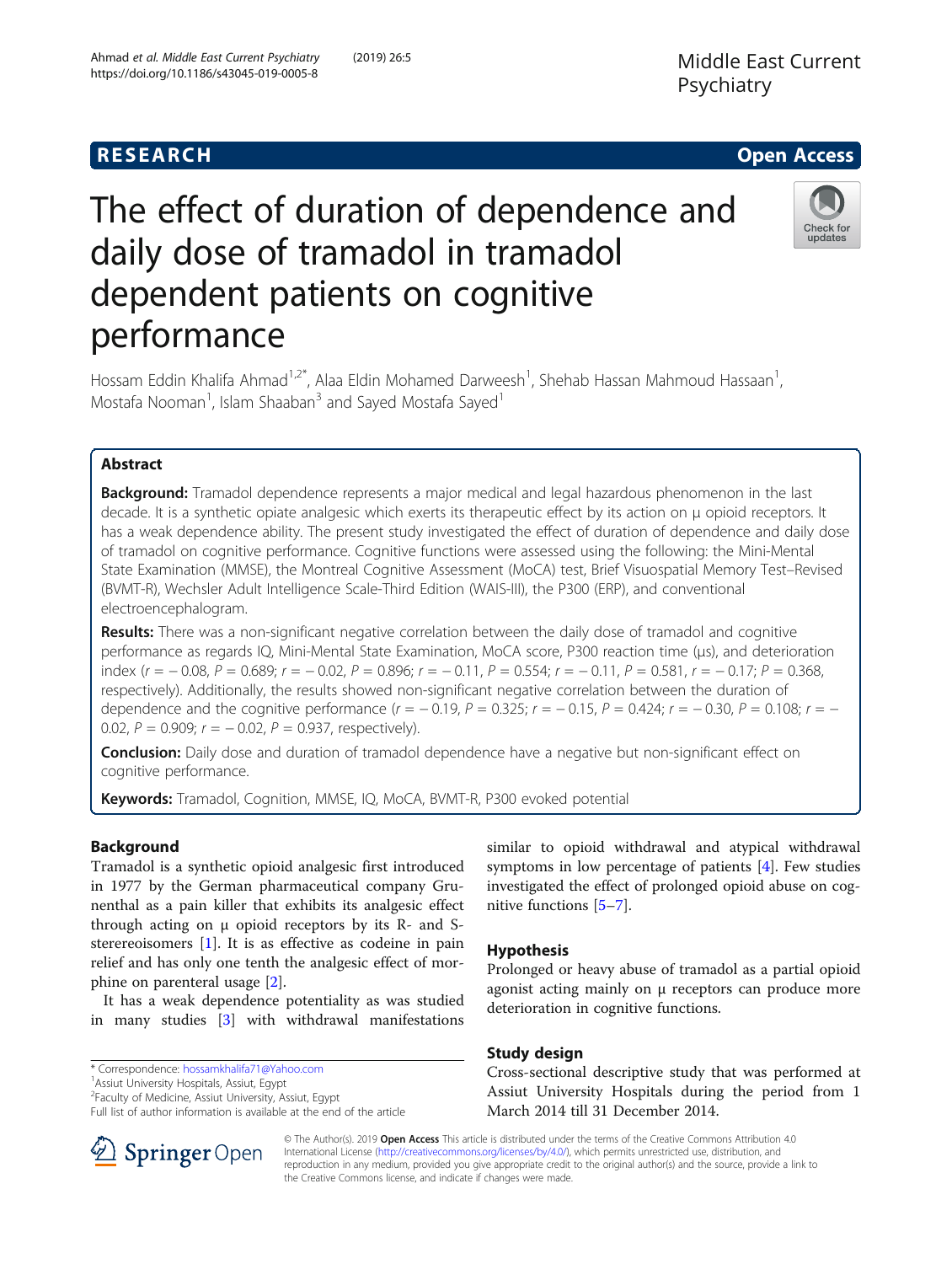# Patients and methods

# **Patients**

Thirty tramadol-dependent patients from attendees at drug addiction outpatient clinic in Assiut University Hospitals participated in this study that ran between 1 March 2014 and 31 December 2014.

#### Measurements

The used cognitive battery included the Mini-Mental State Examination, the Montreal Cognitive Assessment scale, WAIS-III, Brief Visuospatial Memory Test–Revised, and P300 evoked potential.

#### Mini-Mental State Examination

It is a basic tool used to assess the cognitive functions [[8\]](#page-4-0). The Mini-Mental State Examination (MMSE) is a brief one-page 30-point test administered in approximately 10 min. It is used to assess the severity of cognitive impairment.

# Montreal Cognitive Assessment scale

The Arabic version of the Montreal Cognitive Assessment (MoCA) is a prominent tool for the evaluation of minimal cognitive impairment (MCI) [\[9](#page-4-0)]. The MoCA test is a onepage 30-point test administered in approximately 10 min. Normal MoCA score is above 25; for results less than 25, cognitive functions are considered to be affected.

#### Brief Visuospatial Memory Test–Revised (BVMT-R)

It was designed as an equivalent multiple test for assessment of visual memory. The test is used to evaluate the recall process and learning [\[10\]](#page-4-0). Two scores were calculated which are the discrimination index and the response bias and were included in the statistics of the study.

# The P300 wave of event-related potential

The test was done using surpass EMS biomedical, quantitative EMG/EP workstation. The test was done through applying an odd-ball paradigm as the subject has to detect an occasional target stimulus in a train of regular "frequent" stimuli. The measured variables include P300 latency measured in milliseconds and the reaction time measured in microseconds. The normal latency is less than 300 ms; latencies more than 300 ms are considered to be affected [\[11](#page-4-0)].

#### Wechsler Adult Intelligence Scale

The test includes a group of questions designed to evaluate both verbal and non-verbal IQ [\[12\]](#page-4-0).

# Statistical tests

Categorical variables were described in terms of number and percentage (no., %). Continuous variables were described by mean and standard deviation (Mean, SD). A chi-square test was used to compare between categorical variables while a t-test was used to compare between continuous variables. Continuous variables for normally distributed data were tested using the Kolmogorov-Smirnov test and Q-Q plots. A two-tailed  $P < 0.05$  was considered statistically significant. All analyses were performed with the SPSS program version 20.0.

#### Inclusion criteria

- 1- Patients fulfill criteria for the diagnosis of tramadol use disorder based on DSM-5 criteria.
- 2- No history of intake of other substances than tramadol in the last 12 months except for nicotine.
- 3- Proved to be negative for other substances by urine drug screen.
- 4- Male gender.
- 5- Age group between 18 and 45 years old.

# Exclusion criteria

- 1- Patients meeting DSM-5 criteria for tramadolinduced intoxication or withdrawal.
- 2- Patients on regular medication known to affect the cognition, e.g., hypnotics.
- 3- Patients with chronic or serious medical disease that may affect the cognition, e.g., diabetes mellitus, hypertension, Parkinson's disease, and Huntington's disease.
- 4- Patients diagnosed with other co-morbid psychiatric disorders.

# Results

# Socio-demographic characteristics

The socio-demographic characteristics as presented in Table [1](#page-2-0) show that the overall number of the individuals in the study group was 30 patients. The age of 63.3% of the study group was between 18 and 29 years and 36.7% was between 30 and 45 years. 66.7% were singles and 33.3% were married. Nearly half of the study sample were manual workers (43.3%). Seventy percent belongs to the moderate socioeconomic level. Regarding the educational level, those who can read and write only were 43.3%, illiterates 16.7%, high school level 16.7%, and university degree holders or above 23.3%. 43.3% of them live in urban areas and 56.7% live in rural areas.

# The effect of the daily dose of tramadol on cognitive performance

There was no significant difference in the mean scores of cognitive functions between patients receiving more than 1000 mg per day and those receiving less than 1000 mg: IQ ( $P = 0.635$ ), MMSE ( $P = 0.097$ ), MoCA ( $P = 0.097$ )  $= 0.445$ ), discrimination index ( $P = 0.365$ ), response bias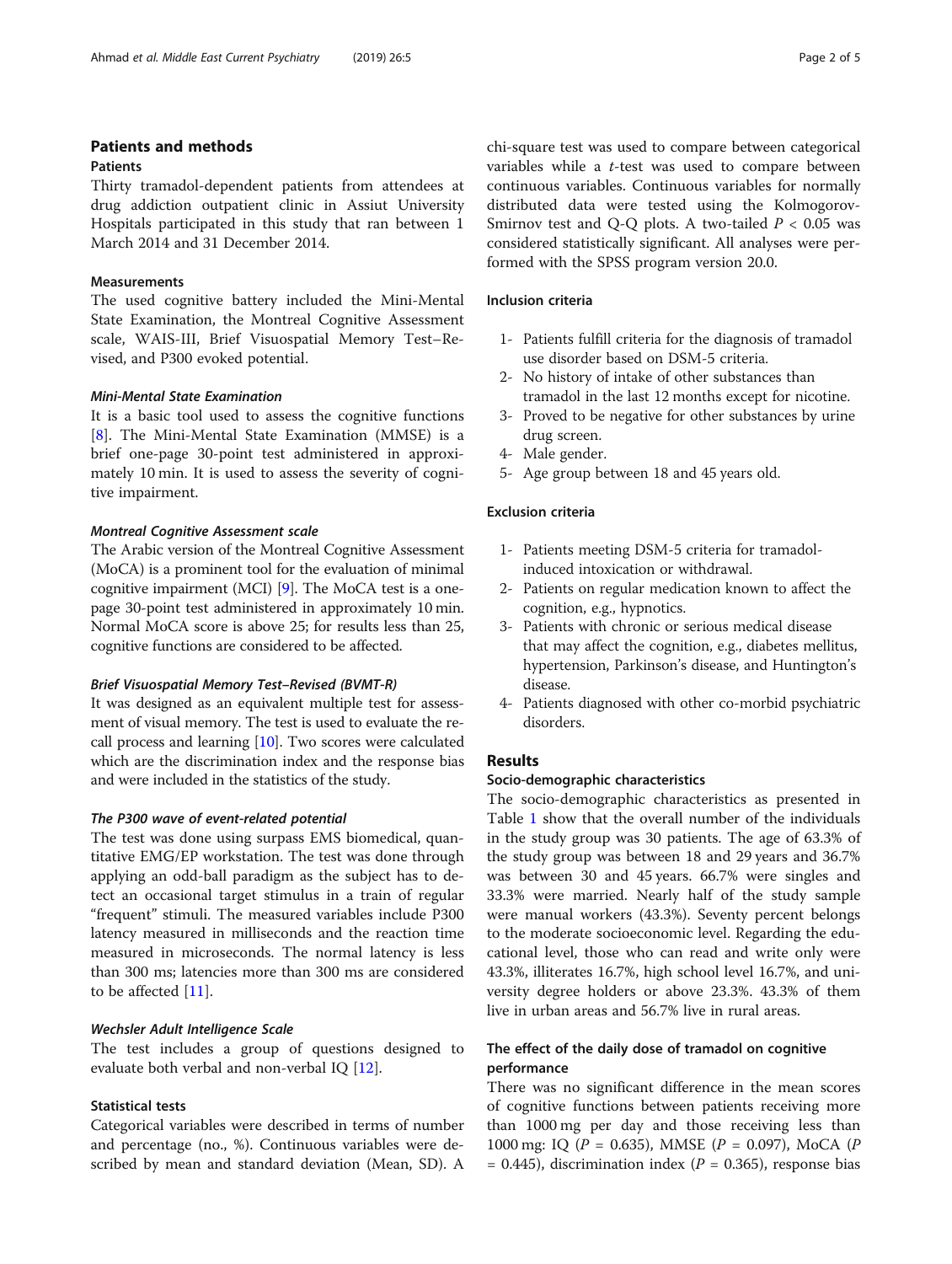$(P = 0.402)$ , and P300 latency  $(P = 0.117)$  (Table 2). There was non-significant negative correlation between the daily dose of tramadol and the IQ mean score  $(r = -$ 0.08,  $P = 0.689$ ), MMSE mean score  $(r = -0.02, P =$ 0.896), MoCA mean score ( $r = -0.11$ ,  $P = 0.554$ ), discrimination index mean score  $(r = -0.20, P = 0.294)$ , P300 latency ( $r = -0.11$ ,  $P = 0.581$ ), and reaction time ( $r$  $= -0.17$ ,  $P = 0.368$ ) (Table 3).

# The effect of duration of tramadol dependence on cognitive performance

The average of duration of dependence on tramadol among the patients in this study was 5.1 years with the percentage of subjects dependent on tramadol more than 5 years of 53.3%. There was no significant difference in the mean scores of cognitive functions between patients with more than 5 years of dependence and those with less than 5 years: IQ ( $P = 0.969$ ), MMSE ( $P = 0.586$ ), MoCA ( $P =$ 0.345), discrimination index ( $P = 0.843$ ), response bias ( $P = 0.345$ )  $= 0.044$  $= 0.044$  $= 0.044$ ), and P300 latency ( $P = 0.857$ ) (Table 4). There was non-significant negative correlation between the daily dose of tramadol and the IQ mean score  $(r = -0.19, P =$ 0.325), MMSE mean score ( $r = -0.15$ ,  $P = 0.424$ ), MoCA mean score ( $r = -0.30$ ,  $P = 0.108$ ), discrimination index mean score ( $r = -0.09$ ,  $P = 0.826$ ), P300 latency ( $r = -$ 0.02,  $P = 0.909$ ), and reaction time  $(r = -0.02, P = 0.937)$ (Table [5\)](#page-3-0).

# Discussion

Few works studied the cognitive profile of tramadol dependence; however, many studies were done regarding the cognitive profile of other substances of abuse particularly the opioids and cannabis. This can be explained by that tramadol is not a very common drug in the western world and does not resemble a medical issue of importance regarding dependence to be a focus for the scientific research unlike in Egypt where it resembles a major health issue [[13](#page-4-0)].

This study found no significant effect of heavy daily dose of tramadol on cognitive functioning; these results can be explained by the low affinity of tramadol and its metabolites particularly the most important one M1 to μ opioid receptors as shown in previous studies [[14](#page-4-0)].

These results are consistent with the study of Minzter et al. [[15](#page-4-0)] who studied the effect of two doses of tramadol, 200 mg/day and 800 mg/day, on cognitive performance



| Daily dose       | 10             | <b>MMSE</b>  | MoCA score   | Discrimination index                                 | Response bias | P300 latency     |
|------------------|----------------|--------------|--------------|------------------------------------------------------|---------------|------------------|
|                  | Mean $\pm$ SD  | Mean $+$ SD  | $Mean + SD$  | Mean $\pm$ SD<br>$1.8 + 1.7$<br>$2.3 + 1.4$<br>0.365 | Mean $\pm$ SD | Mean $\pm$ SD    |
| Dose $<$ 1000 mg | $86.9 \pm 8.7$ | $24.2 + 1.4$ | $22.7 + 1.7$ |                                                      | $0.5 \pm 0.1$ | $385.2 \pm 22.1$ |
| Dose $> 1000$ mg | $85.4 + 7.6$   | $25.3 + 1.6$ | $23.1 + 1.5$ |                                                      | $0.5 \pm 0.2$ | $366.4 \pm 31.4$ |
| $P$ value        | 0.635          | 0.097        | 0.445        |                                                      | 0.402         | 0.117            |

<span id="page-2-0"></span>Table 1 The demographic characteristics of the studied sample

|                        | Cases          |      |  |
|------------------------|----------------|------|--|
|                        | No.            | %    |  |
| Age                    |                |      |  |
| 18-29 years old        | 19             | 63.3 |  |
| 30-45 years old        | 11             | 36.7 |  |
| Marital status         |                |      |  |
| Single                 | 20             | 66.7 |  |
| Married                | 10             | 33.3 |  |
| Residence              |                |      |  |
| Urban                  | 13             | 43.3 |  |
| Rural                  | 17             | 56.7 |  |
| Occupation             |                |      |  |
| Unemployed             | 9              | 30.0 |  |
| Student                | 1              | 3.3  |  |
| Manual work            | 17             | 56.7 |  |
| Office work            | 3              | 10.0 |  |
| Socioeconomic level    |                |      |  |
| High (> 145.69)        | $\overline{2}$ | 6.7  |  |
| Average (75.93-145.69) | 23             | 76.6 |  |
| Low (< 75.93)          | 5              | 16.7 |  |
| Education              |                |      |  |
| Illiterate             | 3              | 10.0 |  |
| Read and write         | 10             | 33.3 |  |
| Intermediate           | 13             | 43.3 |  |
| University             | $\overline{4}$ | 13.3 |  |

Table 3 Correlation between the daily dose of tramadol and the cognitive performance

|                         | Daily dose |           |
|-------------------------|------------|-----------|
|                         | r          | $P$ value |
| IQ                      | $-0.08$    | 0.689     |
| MMSE score              | $-0.02$    | 0.896     |
| MoCA score              | $-0.11$    | 0.554     |
| P300 latency            | $-0.11$    | 0.581     |
| Reaction time $(\mu s)$ | $-0.17$    | 0.368     |
| Deterioration index     | 0.14       | 0.473     |
| Discrimination index    | 0.20       | 0.294     |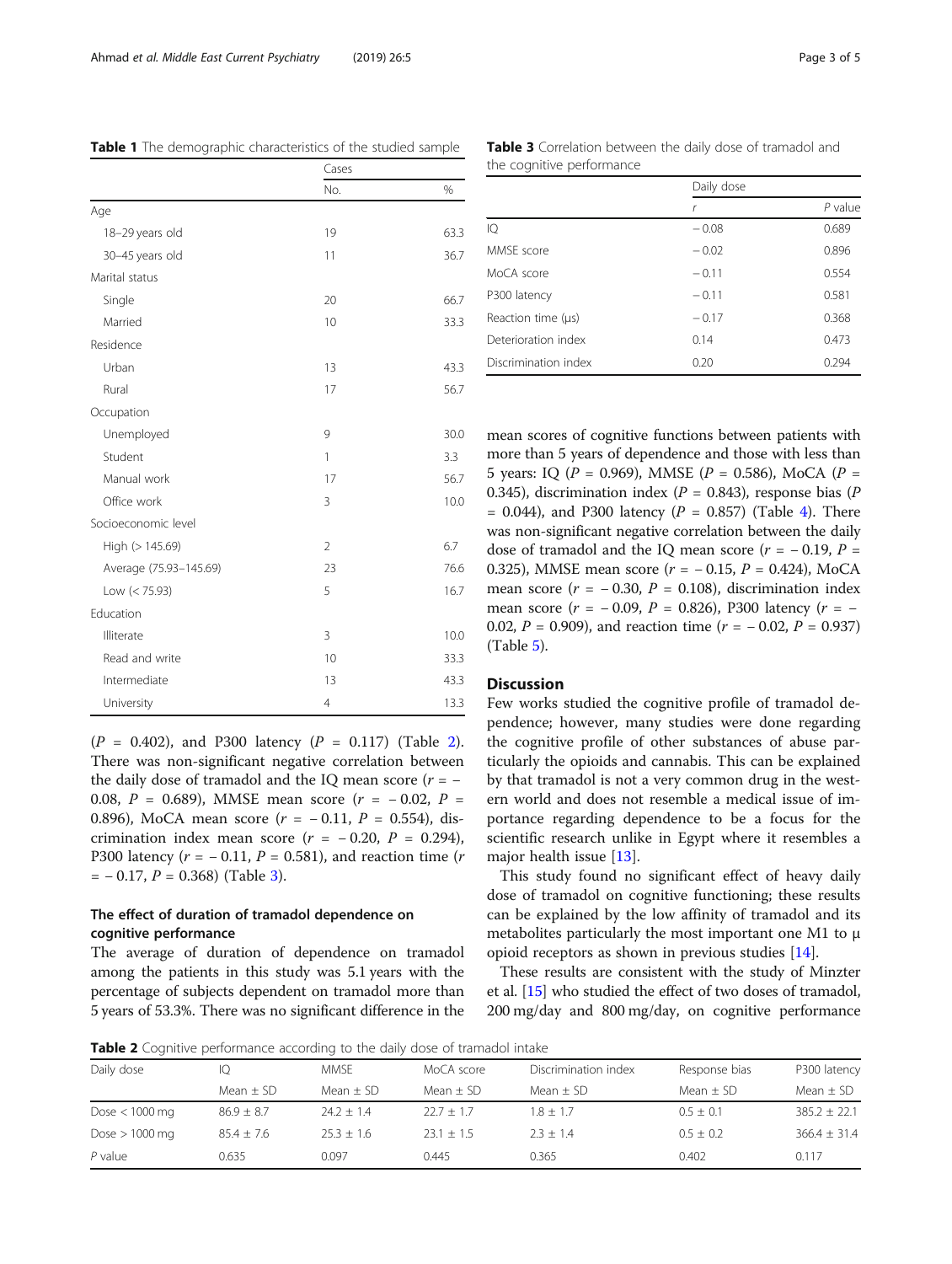| Duration             | 10             | <b>MMSE</b>   | MoCA score   | Discrimination index | Response bias | P300 latency     |
|----------------------|----------------|---------------|--------------|----------------------|---------------|------------------|
|                      | Mean $\pm$ SD  | Mean $\pm$ SD | Mean $+$ SD  | Mean $\pm$ SD        | Mean $\pm$ SD | Mean $\pm$ SD    |
| Duration $<$ 5 years | $85.8 + 9$     | $25.2 + 1.8$  | $23.3 + 1.5$ | $2.2 \pm 1.6$        | $0.6 \pm 0.2$ | $373.2 \pm 30.7$ |
| Duration $>$ 5 years | $85.9 \pm 7.1$ | $74.8 + 1.5$  | $22.8 + 1.6$ | $2.1 + 1.5$          | $0.5 \pm 0.1$ | $371.2 \pm 30.1$ |
| $P$ value            | 0.969          | 0.586         | 0.345        | 0.843                | $0.044*$      | 0.857            |

<span id="page-3-0"></span>Table 4 Cognitive performance according to the duration of tramadol intake

\*statistically significant

and found no statistical difference between the two groups.

This was also consistent with the findings of Carroll et al. [\[16\]](#page-4-0) and Lofwall et al. [[17](#page-4-0)] who studied the effect of two different daily doses, 50 mg/day and 400 mg/day, and found no difference in cognitive functions between the two groups.

Zacny and Goldman also found no significant effect of increasing the daily dose of propoxyphene (another opioid) on performance [[18\]](#page-4-0).

Regarding the effect of prolonged duration of tramadol dependence on cognitive performance, the results show no hazardous effect of prolonged dependence duration on cognitive functioning.

These results can be explained by the findings of Gillen et al. who found low potency and efficacy of tramadol and its metabolites particularly the most important one M1 on μ opioid receptors in comparison to naloxone or morphine [\[14](#page-4-0)].

These results are found to be consistent with the results of the work of Mintzer et al. which is, to our knowledge, the only work in literature up to date that studied the effect of repeated tramadol intake on cognitive performance and found no difference in psychomotor speed, attention, short-term memory, decision making, and working memory [[15\]](#page-4-0).

These findings are also consistent with the study of Sjogren et al. that found no significant correlation between the prolonged duration of administration of opioid analgesics and the worsening of cognitive performance [[19](#page-4-0)].

# Table 5 Correlation between the duration of tramadol dependence and the cognitive performance

|                         | Duration |           |
|-------------------------|----------|-----------|
|                         | r        | $P$ value |
| IQ                      | $-0.19$  | 0.325     |
| MMSE score              | $-0.15$  | 0.424     |
| MoCA score              | $-0.30$  | 0.108     |
| P300 latency            | 0.02     | 0.909     |
| Reaction time $(\mu s)$ | $-0.02$  | 0.937     |
| Deterioration index     | $-0.14$  | 0.454     |
| Discrimination index    | $-0.09$  | 0.628     |

# Conclusion

Tramadol addiction has hazardous effects on cognitive functions mainly memory, attention, visuospatial functions, executive functions, decision making, and reaction time. The longer duration and the higher doses are nonsignificantly associated with more worsening of the cognitive functions.

#### Abbreviations

BVMT-R: Brief Visuospatial Memory Test–Revised; IQ: Intelligence quotation; MMSE: Mini-Mental State Examination; MoCA: Montreal Cognitive Assessment; WAIS-III: Wechsler Adult Intelligence Scale-Third Edition

#### Acknowledgements

Not applicable.

#### Authors' contributions

AD, HK, and SH designed the research, shared in the application of the cognitive tests, and analyzed the data. SM shared in the application of the cognitive tests. AD, HK, SH, and SM performed the biostatistical analyses. MN and IS supervised the research and shared in the data collection. AD, HK, and SH interpreted the data and wrote the paper draft. All authors have read and approved the manuscript.

#### Funding

The authors of this manuscript declare that no funding bodies were involved in sponsoring or funding this research, no grants were taken, and the research was conducted solely on the expense of the authors.

#### Availability of data and materials

The datasets generated during and/or analyzed during the current study are available from the corresponding author on reasonable request.

#### Ethics approval and consent to participate

The study was approved by the ethical committee of the Faculty of Medicine, Assiut University. All procedures followed were in accordance with the ethical standards of the responsible committee on human experimentation (institutional and national) and with the Helsinki Declaration of 1975, as revised in 2000. Informed consent was obtained from all patients for being included in the study.

#### Consent for publication

Not applicable

#### Competing interests

The authors declare that they have no competing interests.

#### Author details

<sup>1</sup> Assiut University Hospitals, Assiut, Egypt. <sup>2</sup> Faculty of Medicine, Assiut University, Assiut, Egypt. <sup>3</sup>Azhar University, Assiut, Egypt.